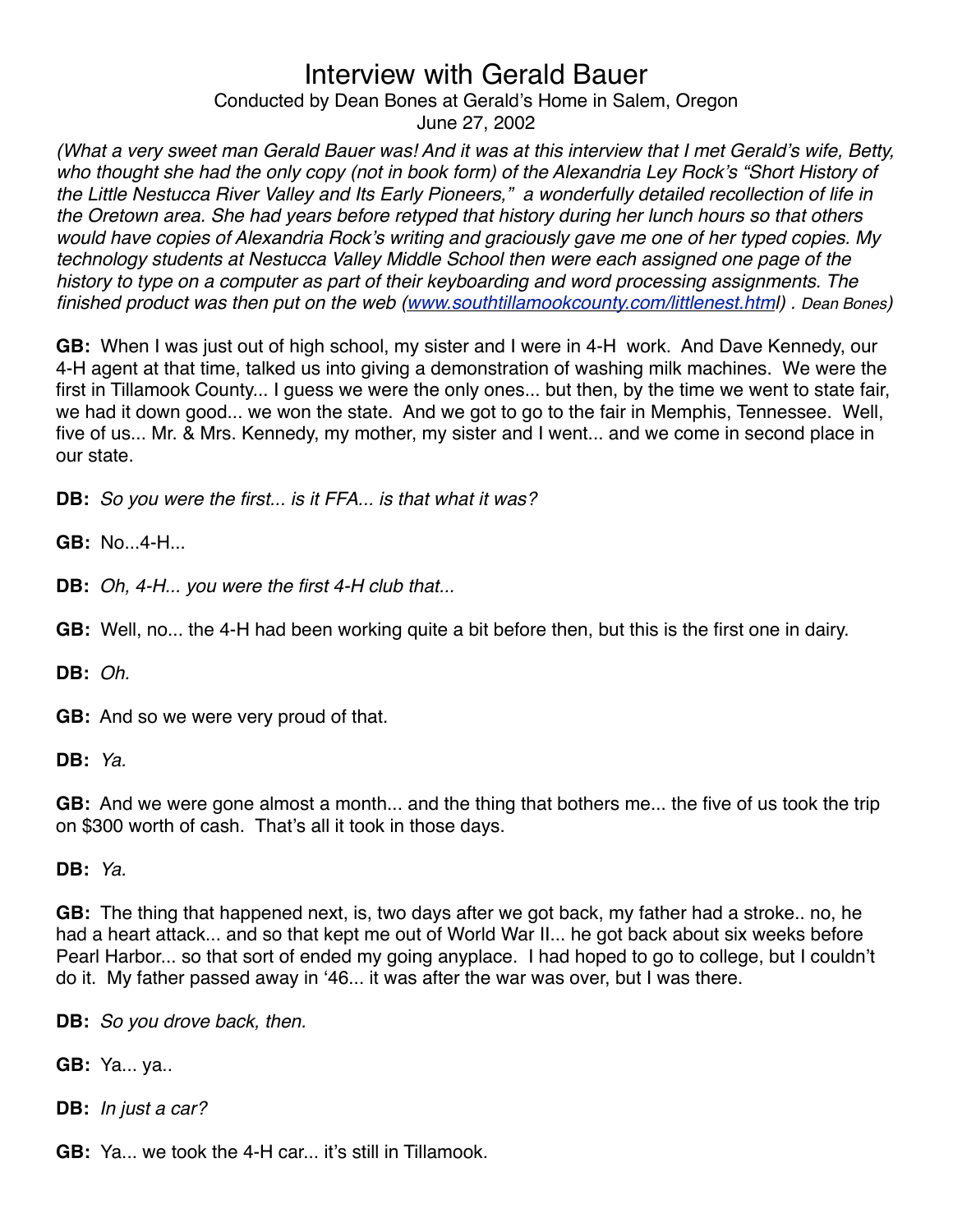**DB:** *Really? Oh. And you said that the man... was he a teacher at the high school?*

**GB:** No. Dave Kennedy was a 4-H agent in Tillamook County. I don't know who is right now... I've lost contact with the 4-H.

**DB:** *Right. Ya. You know, so I*'*m gonna*' *start back aways...* 

**GB:** Ok.

- **DB:** I*f you*'*d just tell us your name.*
- **GB:** All right. I'm Gerald Bauer.
- **DB:** *And you went to what grade school?*
- **GB:** I went to grade school at Neskowin.
- **DB:** *Ok. And what year was that when you started school... about?*
- **GB:** I think that's about 1929, if I remember rightly.
- **DB:** *And did you go all eight years?*
- **GB:** Oh, yes. I went all eight years at Neskowin.

**DB:** *Ok.*

**GB:** I remember our place was about two-tenths of a mile from the grade school, so you practically fell into the grade school..

**DB:** *So, right now, where the art gallery is... is that the grade school...*

- **GB:** That was the grade school then...
- **DB:** *And your farm was, where, then?*
- **GB:** It was back of the grade school.
- **DB:** *So where the golf course is now, you mean?*
- **GB:** The golf is... when my mother sold that, it was a thirty-eight cow dairy.

**DB:** Your mom sold it to Schlictings?

**GB:** *Ya.. uh, huh.. that*'*s right.*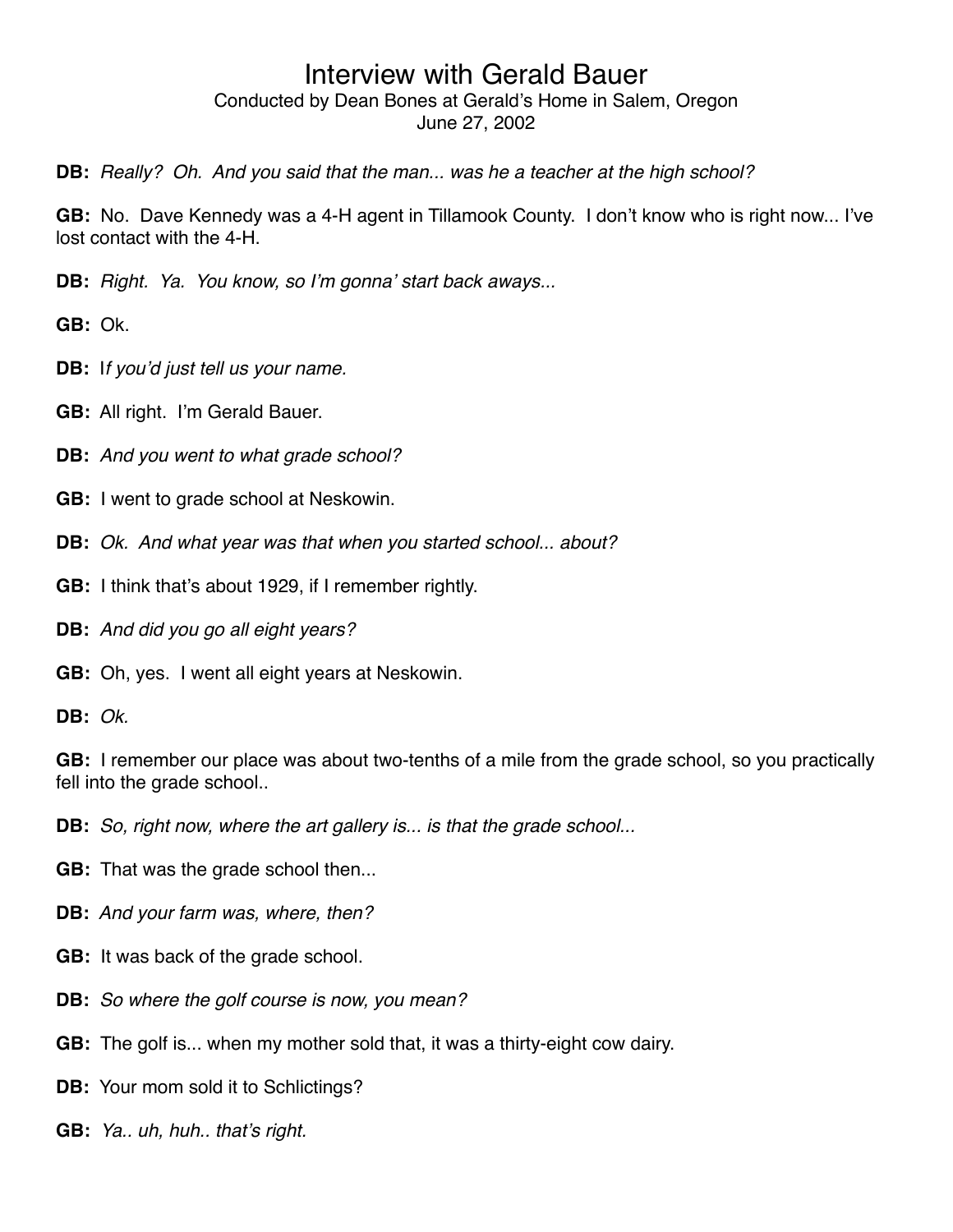Conducted by Dean Bones at Gerald's Home in Salem, Oregon

June 27, 2002

**DB:** Aaahhh.... how much land did you... did your family have, then?

**GB:** *Approximately 169 acres in the place... mostly timber.*

**DB:** Where was the... uh, house and the barn at that time?

**GB:** *Well, the barn was over against the south hill... it has gone down since... and the house was, oh, about 100 feet from the present house now.*

**DB:** *Ok. 100 feet which direction?*

**GB:** Towards the south. It is about approximately where the barn is now... or, I should say, where the golf course house is now.

**DB:** *Would you describe the school house with as much detail as you can.. um... the outside of it, and then the inside... what did it look like?*

**GB:** Well, it had indoor plumbing... we did not... it had running water.. dad put in a reservoir up on the hill, so we had running water in our house at the farm... but, then... no, it was in pretty good shape, then, in those days. It had a basement in it... the basement wasn't too good, but it still did the purpose.

**DB:** *How could it have a basement when so much of that land floods... I mean, around it, kind of... did it ever flood in the basement?*

**GB:** No, it never flooded in the basement... no.

- **DB:** *Really. Did it have a bell?*
- **GB:** Oh, yes... there was a school bell in that.. oh, yes...
- **DB:** *Where*'*s the bell now? Do you know?*
- **GB:** I couldn't say. After forty-two years away from there, I'm a stranger.
- **DB:** *Ya.. and... was there a porch on the school at all?*
- **GB:** Yes... I have pictures of that... where they took pictures of the grade school kids.
- **DB:** *And so, the doors, if I remember right, had glass in* ʻ*em...*

**GB:** Yes...

**DB:** *Ok. And then, as you walked in... what did you walk in to?*

**GB:** Sort of a little alley, and then you walked up the stairs... the school room was above the, uh... now if I can remember what to say along with that... but it was... you sort of walked up.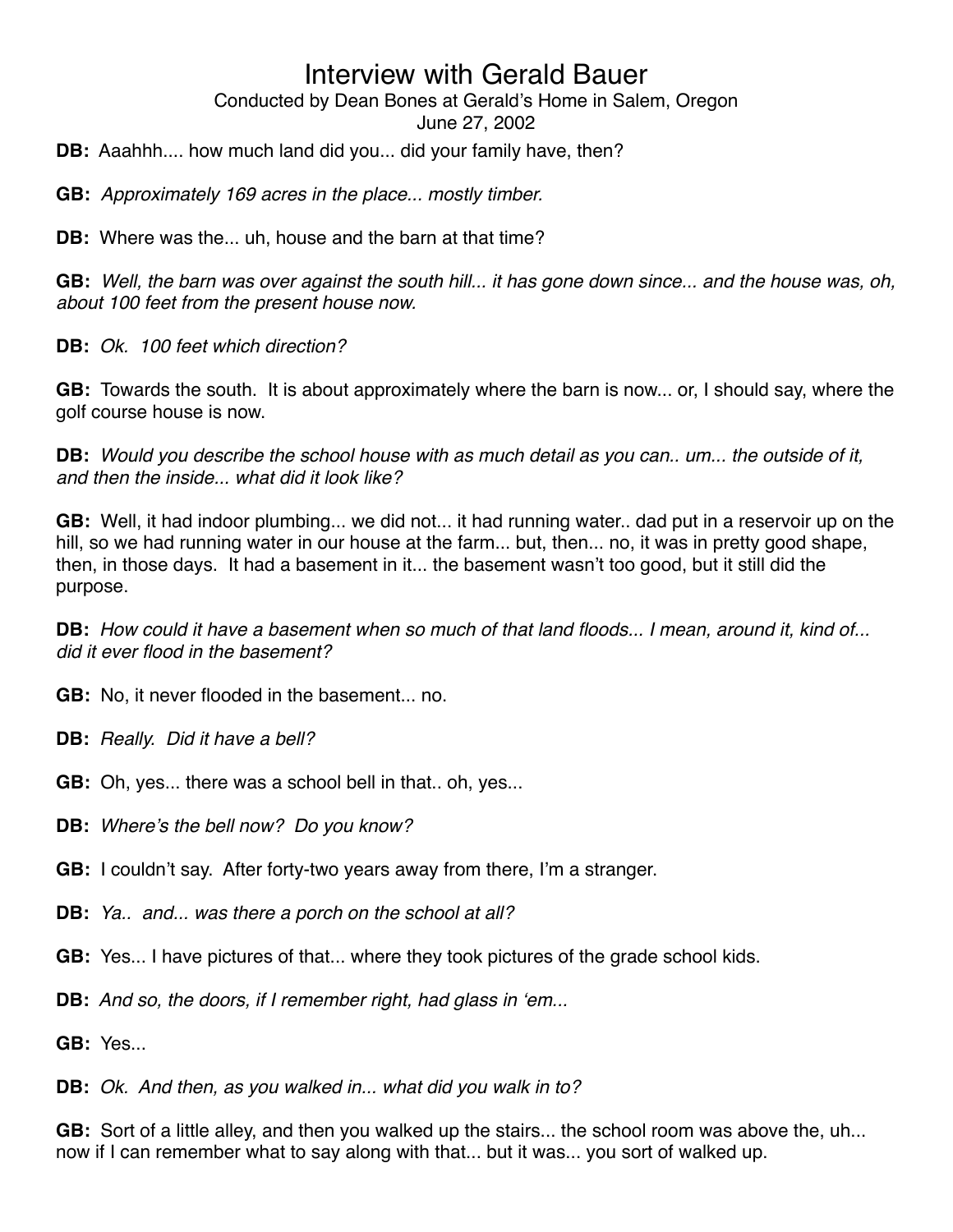**DB:** *Was there a room for coats or anything, or lunches...*

**GB:** Oh, yes... there was a boys restroom and girls restroom and place where you could hang your....

**DB:** *After you walked in, or where was that?*

**GB:** Well, that was as you walked in to it... you walked in and went in to the... in the back room, there was nothing there... it was just a general storage space, I would say.

**DB:** *Huh... so would you put your lunches in there, then... and coats and things?*

**GB:** Oh, yes, uh, huh...

**DB:** *But you said it was also the restroom... was...*

**GB:** Well, no... the restroom was as you went in... and the boys was on the right and the girls was on the left.

**DB:** *Ok.*

**GB:** And the girls was on the left side and the girls was next to the library we had in there.

**DB:** *Oh, you had a separate library?*

**GB:** Oh, yes.. and beyond that there was a separate.... another room.. that could be... that was called... that was, I assume, the teacher's room.

**DB:** *So, other than that, was there just one classroom, then?*

**GB:** Yes. Big classroom.

**DB:** *Was there any raised platform at all, in there?*

**GB:** No... no raised platforms... no.

**DB:** *And how were the desks arranged in the classroom?*

**GB:** I remember.. I think there was... one, two, three rows of desks running longitudal to it.

**DB:** *And in some schools, the kids were separated by the grade, but with... were the kids separated or just all mixed in?*

**GB:** *I think they were separated, yes... as you walked into the room there*'*s first grade, second and third, fourth... up accordingly.*

**DB:** Ok.. and a teacher's desk was in there somewhere?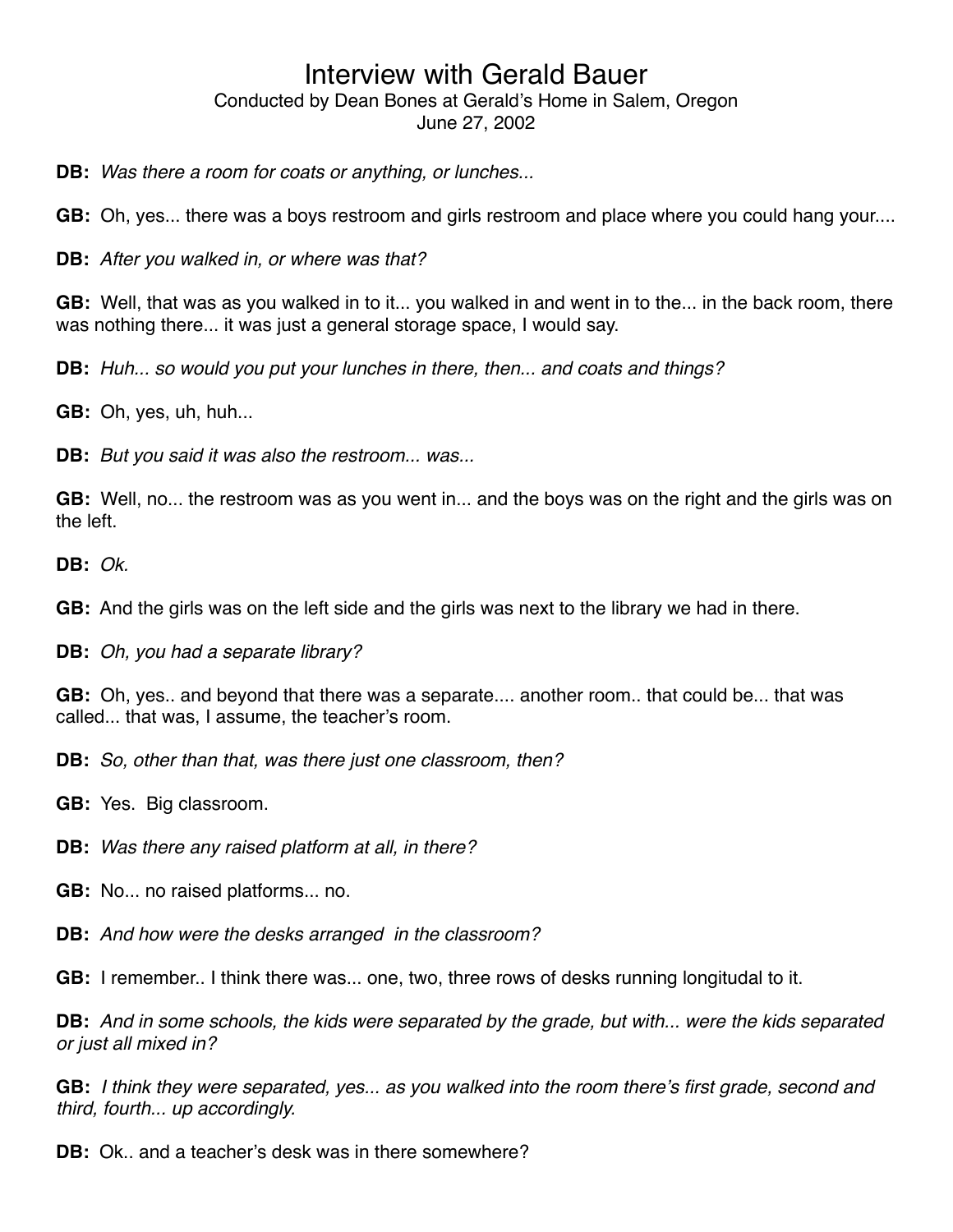- **GB:** *At the head of the room, yes.*
- **DB:** And what about windows... on both sides of the school?
- **GB:** *No, just one side of the school house... on the west side of the school house...*
- **DB:** Really... for the sun to shine in in the afternoon, maybe, or something...
- **GB:** You'd get some afternoon sun, yes.
- **DB:** *What was on the other side?*
- **GB:** Well, like I said, the restrooms, the library, and the teacher's room were all on the east side.
- **DB:** And was the front of the room with blackboards or anything?
- **GB:** *Yes, there was a blackboard in front, yes.*
- **DB:** Were your desks fastened together, or were they separate desks... from others?
- **GB:** *Oooh... I think they were separate... they each... I can*'*t remember that... but....*
- **DB:** Ok.
- **GB:** *That*'*s too long ago! (laughing)*
- **DB:** How far north on 101 did kids attend Neskowin... when did it start being... when did they start attending Oretown... was it near Scherzingers farm, somewhere?
- **GB:** *Scherzingers farm was the north boundary, yes.*
- **DB:** So they went to Neskowin, Scherzingers...
- **GB:** *Yes... yes...*
- **DB:** Oh, they did. What about... Slab Creek had a school at one time...
- **GB:** *Yes...*
- **DB:** How far up did Neskowin kids...

**GB:** *About a mile... a mile and a quarter... it would be between Oscar Taggart*'*s place... his... Oscar Taggart*'*s place was the south boundary. John Affolter*'*s place was Slab Creek.*

**DB:** John Affolter, is that what you said? And nobody lived up on Cascade Head, did they, at that time?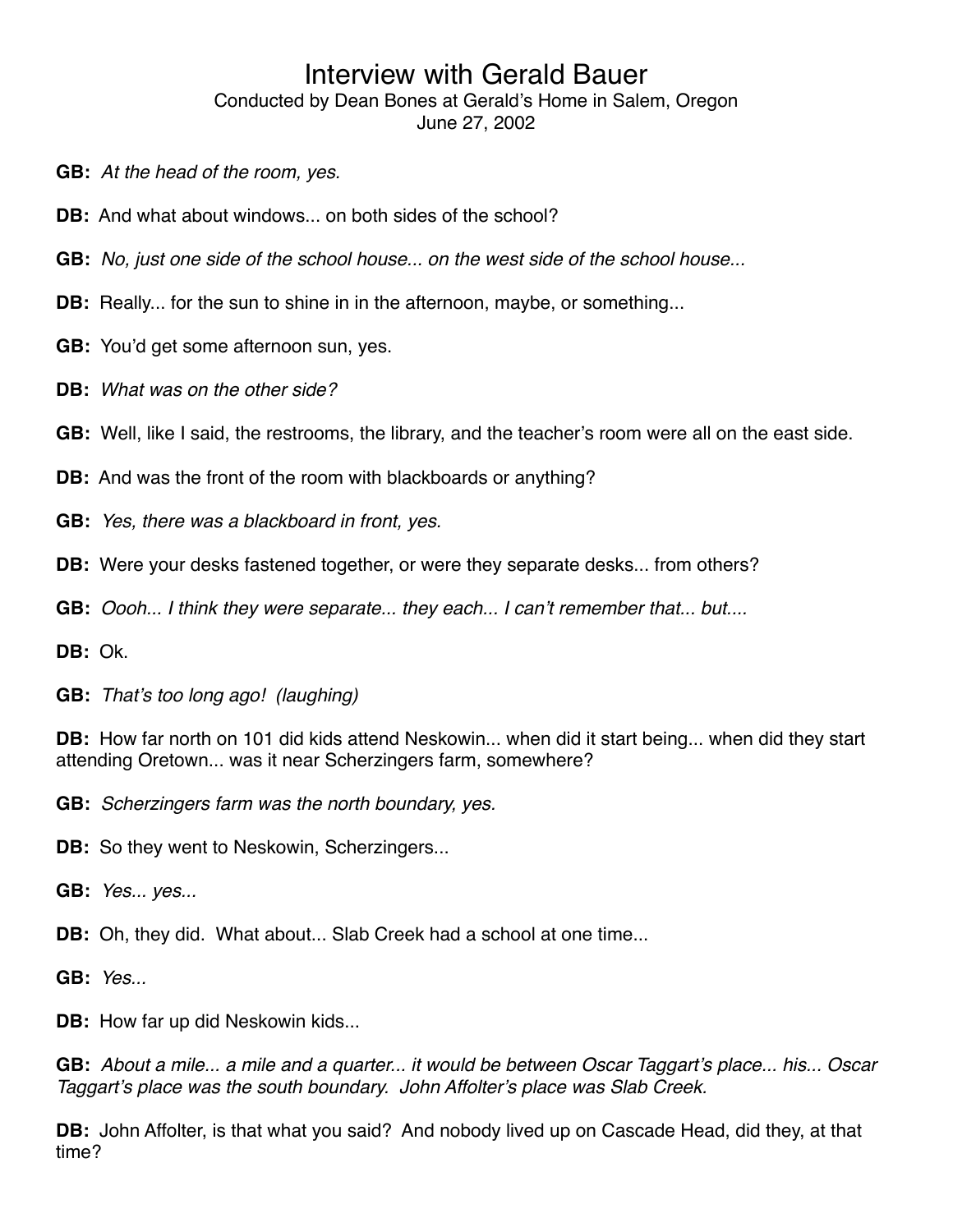**GB:** *No... I think one of the teachers that we had at that time... Charlie Hart... I think he lived up there... he taught...*

**DB:** There's now a Hart's Cove.

**GB:** *Ya...*

**DB:** Was that named after his family?

- **GB:** Ya, I think so.. it is.
- **DB:** *Did they own land there, or...*
- **GB:** I think they did, yes.

**DB:** *Really. Well, that*'*s interesting to know. I didn*'*t know that. All right. And at that time, were there many kids actually living in Neskowin... was that much of a community then?*

**GB:** No, it wasn't... uh, let's see.. there was... one, two, three, four.... possibly... there may... at one time or another they'd be four or five kids going at Neskowin... for the school.

**DB:** *Do you remember any names of them?*

**GB:** Oh, yes. There was the Frank children, uh, Lee Affolter's son went to there... Walter Affolter's two kids, Bob and Bill... and who was that.. there was one more.... oh, Rezincheks...

**DB:** *Oh, right... ok... right in... at....*

- **GB:** You've got some.... Right in Neskowin, yes... uh, huh.
- **DB:** *Oh.. and the ways that kids got to school... how did they get there?*
- **GB:** Everybody in those days walked.
- **DB:** *Did anybody ride a horse or anything?*
- **GB:** A bicycle, if you had one.

**DB:** *And what about the teacher? Did the teacher live nearby and walk, or...*

**GB:** The teachers we had most of the time.... Mrs. Paul, and Mrs. Louther... they lived at Neskowin at that time, yes.

**DB:** *So they would just walk over to the school.*

**GB:** They would take... they would bring a car in, yes.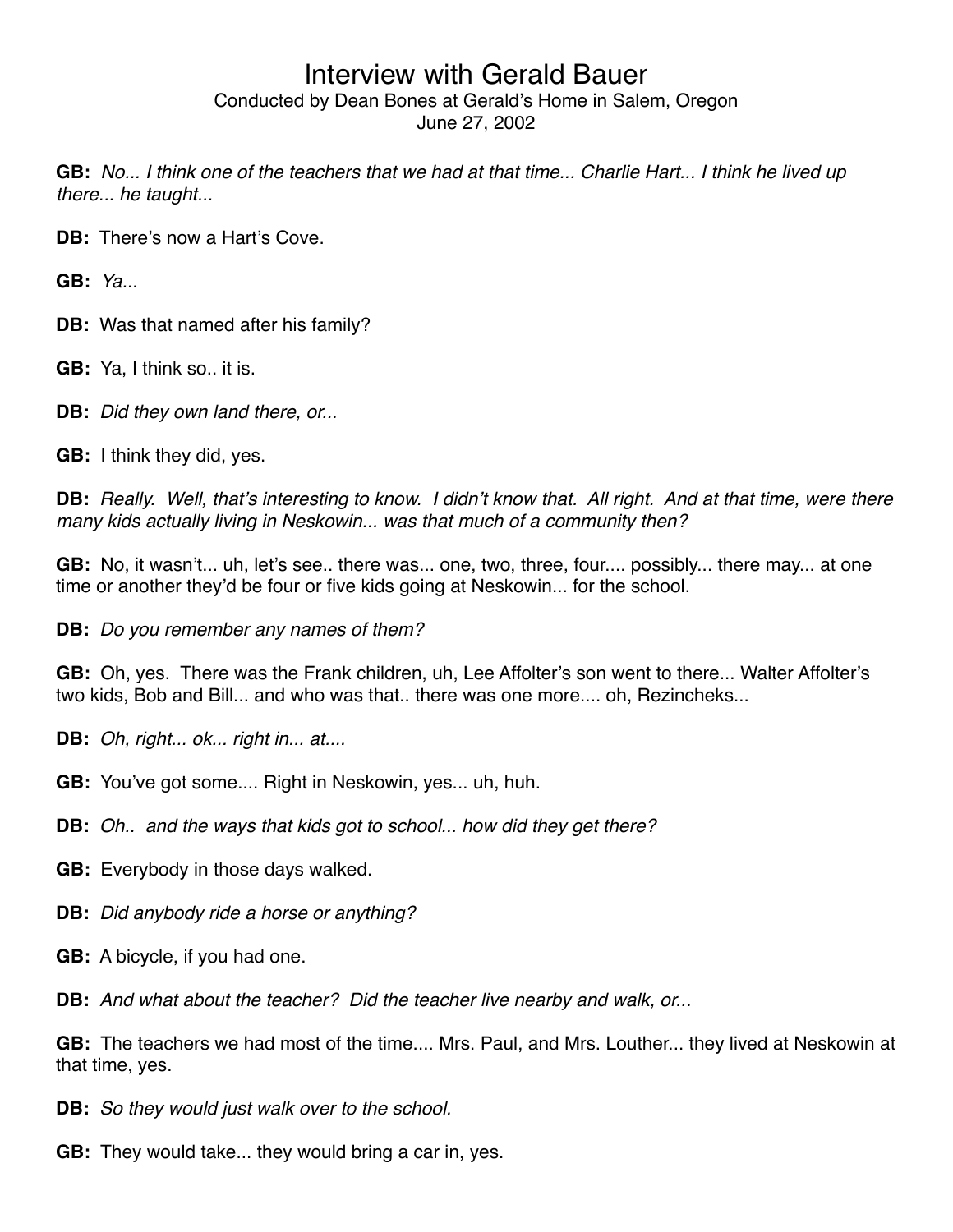# Conducted by Dean Bones at Gerald's Home in Salem, Oregon

June 27, 2002

- **DB:** *Oh, ok. When did school start everyday, and when did it dismiss?*
- **GB:** Oh, it seemed like it was nine o'clock in the morning, and it was three-thirty when it was out.
- **DB:** *Ok. And you had, probably a morning recess...*

**GB:** Yes... ten-thirty... and two... and at noon, and I think there was one around two-thirty, there was recess, too.

- **DB:** *How long did you have a noon for eating and recess?*
- **GB:** I think we had an hour in those days.
- **DB:** *What did you do?*
- **GB:** Play ball... among other things.
- **DB:** *Did you have a playground with any equipment on it?*
- **GB:** We had a... um... I've got to stop and talk things out to myself, first... we had a circle thing...
- **DB:** *A merry-go-round?*
- **GB:** A merry-go-round.. that's what it was. Ya.
- **DB:** *Oooh... I wonder what ever happened to that?*
- **GB:** I'm not sure... it was there when we left in 1960... from then on, I can't tell you....
- **DB:** *Ya... but that was the only equipment? Or was there more?*
- **GB:** Well, we had... it had... they had straightened it out and we could play ball on the ground...
- **DB:** *Ok... baseball, or softball or something...*
- **GB:** Yes... softball, in those days, yes.
- **DB:** *Did you ever, like... were there lots of trees around where you could run out and hide and seek and stuff?*
- **GB:** No, there weren't too many trees in those days... no.
- **DB:** *Oh, ya... ok...*

**GB:** No.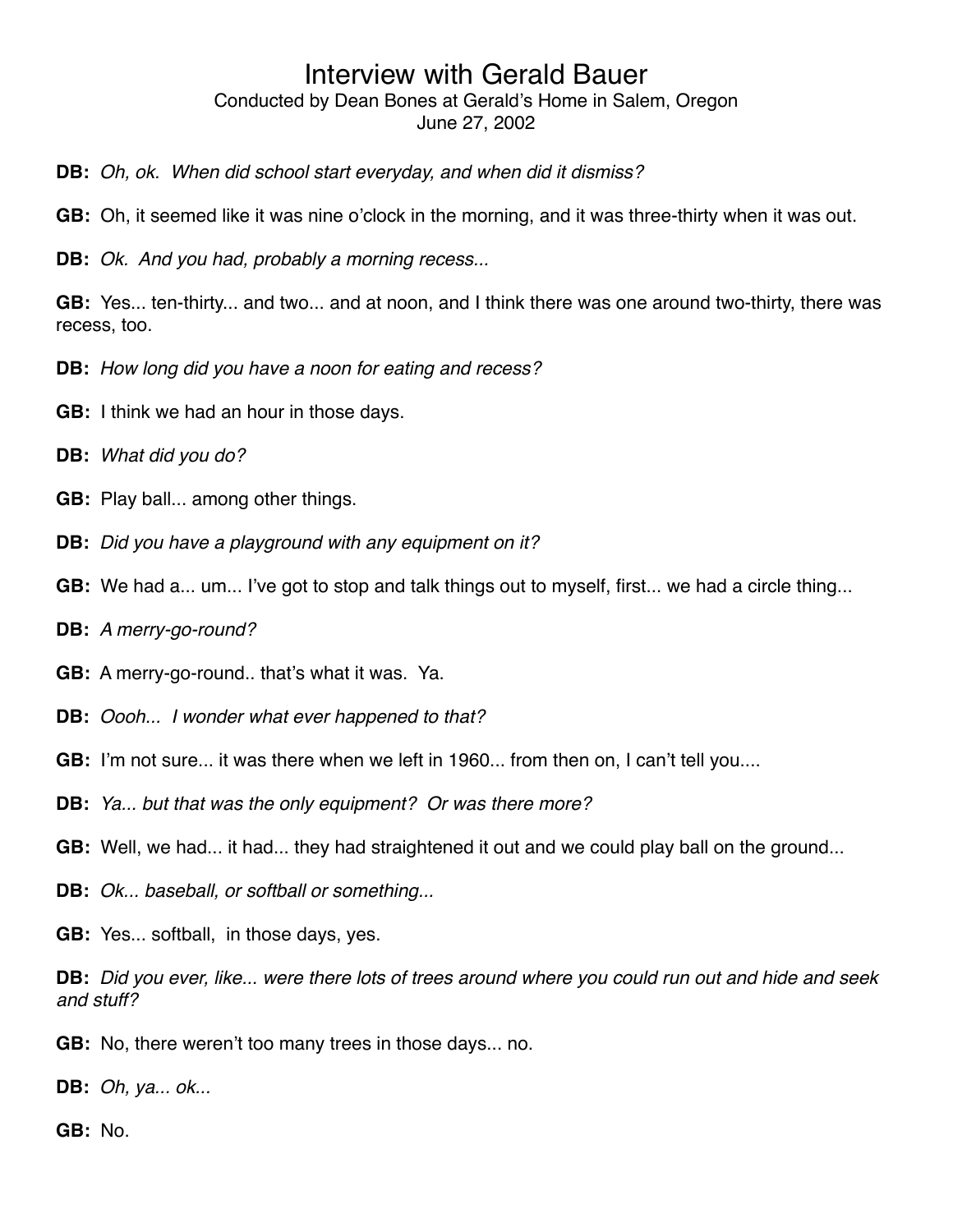Conducted by Dean Bones at Gerald's Home in Salem, Oregon

June 27, 2002

**DB:** *What other games might you have played?*

**GB:** (sigh)... Fox and Geese in the basement, of course, in the winter when it was raining...

**DB:** *Ok... did you do Annie Over?*

**GB:** Oh, yes... there was Annie Over... ya... that used to be a lot of fun, too.

**DB:** *Ok, I have a question for you. I always thought it was Annie Over, but people we*'*ve interviewed have said "Auntie Over"..*.

**GB:** I think Auntie Over, yes, is correct.

**DB:** *Is it A, U, N, T, I, E... like a person, or A, N, T, E? Some people have spelled it both ways.*

**GB:** I think it's the one with the T E end, I think, is... would be right.

**DB:** *That*'*s what... I*'*m curious... ok.... any other games that you recall playing?*

**GB:** Well, we'd... if we weren't doing... if we weren't playing in the basement, we would play something in the school. I remember one time the boy.. the Ward boys... oh, they had a... they had a... in the school house, that is... a place for storage, so, and one of the boys crawled up there and decided to go walk on the flooring... he did... he fell through and broke his leg. So that got cause for some problems, too, for a while.

**DB:** *And this was in the basement, or..*.

**GB:** No, this was above the school house...

**DB:** *Oh, in the attic.*

**GB:** In the attic.

**DB:** *Ooooooh..... now when you said Ward boys... what were their first names?*

**GB:** There was three boys: Calvin, Keith, and Dan.

**DB:** *Ok.*

**GB:** Calvin's the oldest, then Keith, Dan's the third one.

**DB:** *And where was the Ward place?*

**GB:** The Ward place was north of us... let's see, uh... that was... they were behind the Dick place...

**DB:** *Where*'*s the Dick place? I should know that, but I don*'*t.*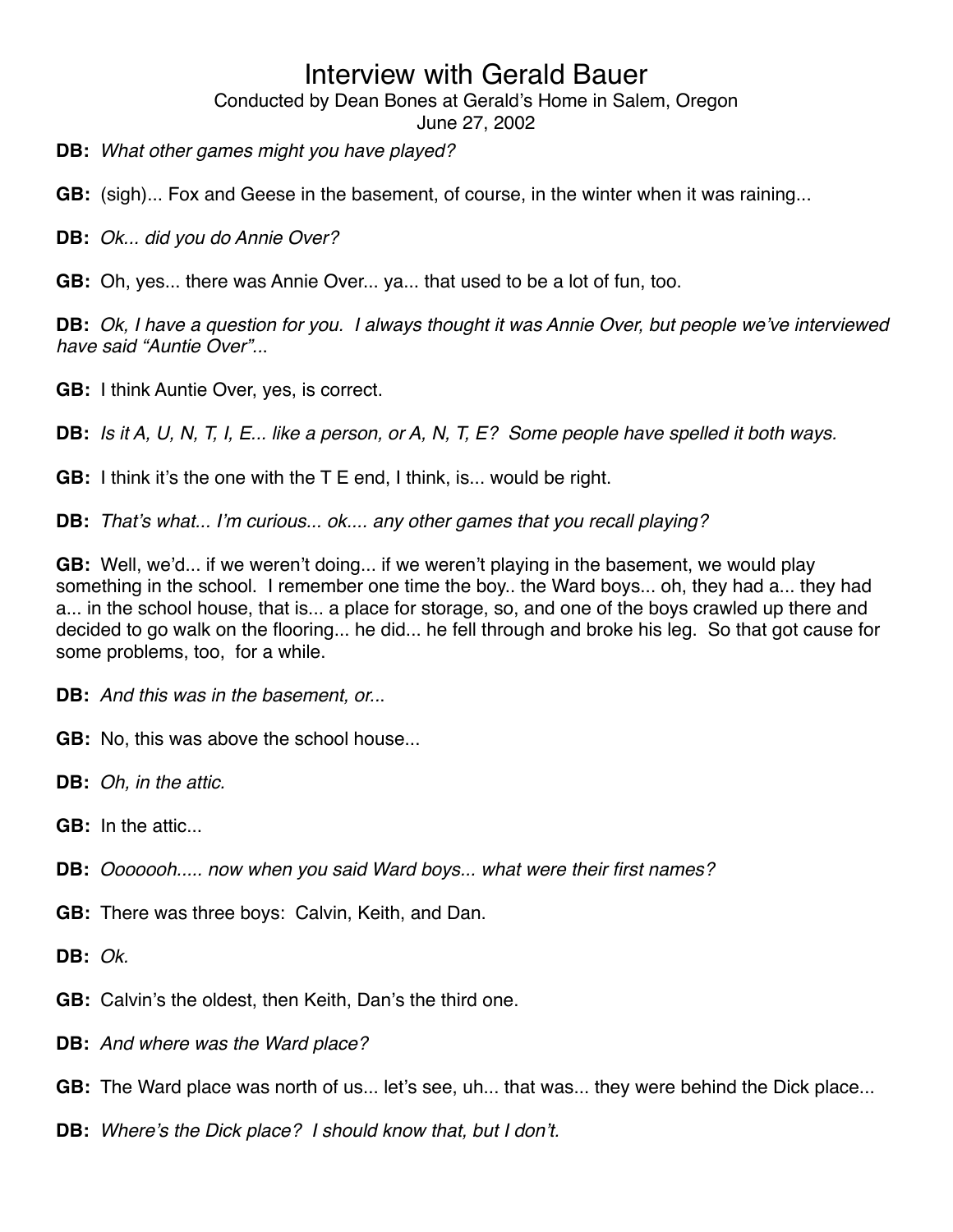# Conducted by Dean Bones at Gerald's Home in Salem, Oregon

June 27, 2002

**GB:** Uh... let's see... when you left the school, the first place was.. Walter Affolter eventually got that... and then the Dick place, and then the Ward place was back in the old...

**DB:** *Oh, ok... ok... is that the one still there, where it*'*s way back in and you have to go down below the highway?*

**GB:** Ya... uh, huh... and Mrs. Ward just passed away... I think she was 93...

**DB:** *Shoot... I would liked to have talked to her... ummm...*

**GB:** Well, you will probably get ahold of Calvin Ward... the oldest boy... he can talk about his mother on that.

**DB:** *Ok... what was the typical school day like? What did you do when you first got in to school? And... and... and did the teacher ring the bell to let you know it was school time, or....*

**GB:** Most of the time, yes... uh, huh... I think nine o'clock, the teacher would read for ten or fifteen minutes, and we enjoyed that, and then we'd get on with our studies.

**DB:** *Did you have the illegal Pledge of Allegiance at all? Did you hear the news?*

**GB:** Well, we had no radio in those days...

**DB:** *Ya, I mean, did you hear the news yesterday? What happened with the Pledge of Allegiance?*

**GB:** Oh, yes... we heard quite a bit of that (chuckling)... yes, yes... No, I don't think... I think probably we did... I don't remember that, though.

**DB:** *Any singing?*

**GB:** Oh, occasionally, yes, yes... we'd have a teacher come in... a music teacher come in and play the piano for us.

**DB:** *From where? Just in Neskowin somewhere?*

**GB:** Ya.. someone who lived in Neskowin... she had no children... things like that...

**DB:** *And who was that?*

- **GB:** Gosh, I can't even remember her name.
- **DB:** *That*'*s ok. When you finished school... you didn*'*t have far to go home...*

**GB:** No, I didn't.

**DB:** *What did you do when you got home?*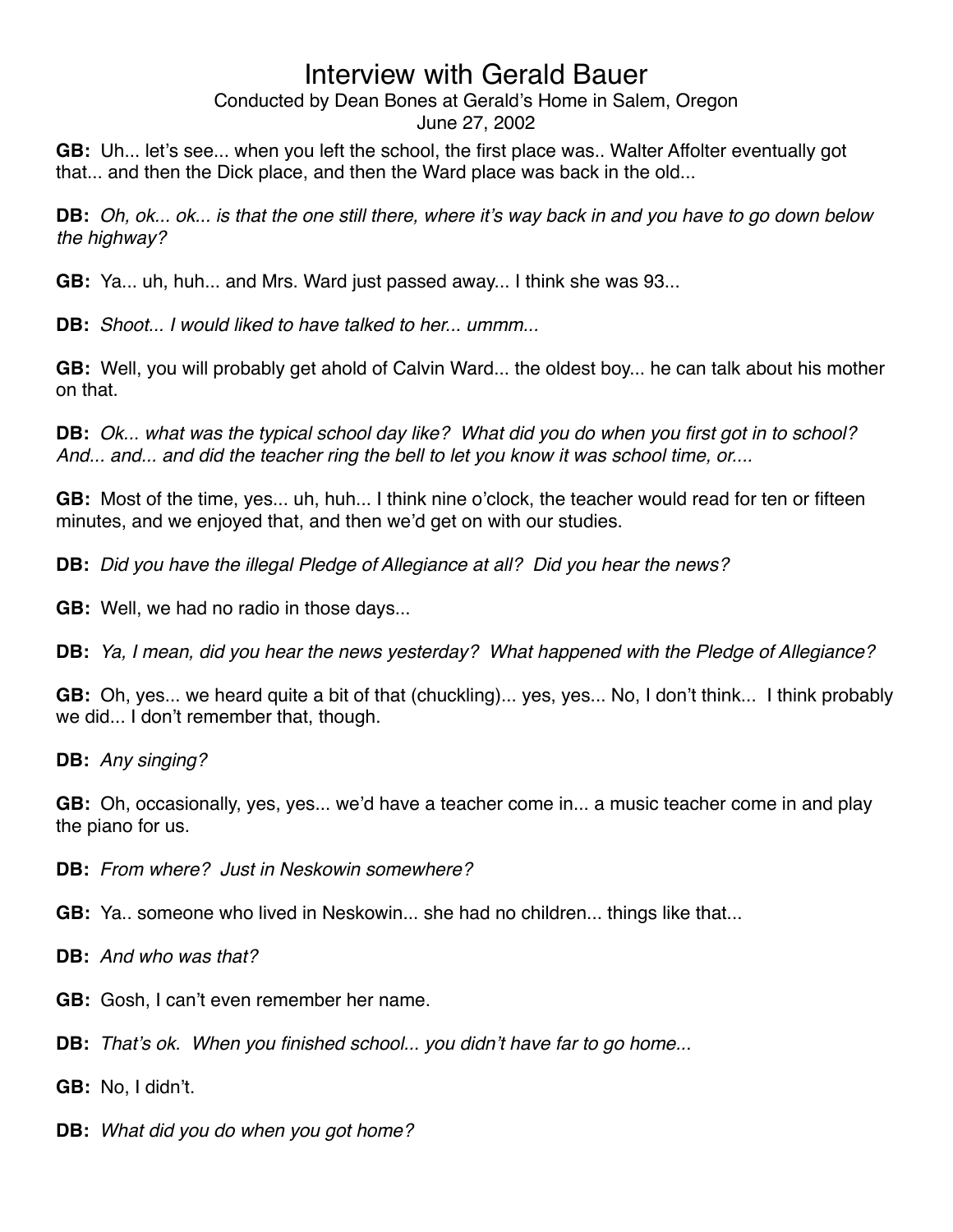Conducted by Dean Bones at Gerald's Home in Salem, Oregon

June 27, 2002

**GB:** Oh, mom would have something for us to eat, and when we got old enough we'd go over and help with the chores.

**DB:** *What kind of things did she have for you to eat? In... for snacks, or something..*.

**GB:** Oh, some hot cross buns, or something like that.

**DB:** *Yum!*

**GB:** Or something, or maybe, uh... now, I've got to think again what... my head is... something... or candy or something... homemade, of course.

**DB:** *Uh, huh (yes). Were there any extra curricular activities, like sports or anything like that... or clubs...*

**GB:** Uh, we would... once in a while... once a year, I should say, we would have a ball game with **Oretown** 

**DB:** *A softball game..*..

**GB:** Softball game... baseball, uh, huh (yes)... and we'd have something like that.

**DB:** Ok... no gym, though?

**GB:** *No, no, no...*

**DB:** A covered play area at all?

**GB:** *No.*

**DB:** Just the basement downstairs.

**GB:** *Just the basement downstairs, ya...*

**DB:** And when the teacher taught... since you had different ages of kids... would she teach everybody together, or would she have a small group come to her desk?

**GB:** *She*'*d have a small group come to her desk.*

**DB:** But... could you hear the lessons?

**GB:** *Oh, yes! We could hear the lessons... we weren*'*t supposed to pay attention to it... we were supposed to have our nose in our own work... but we would know what everybody was doing.*

**DB:** Do you think that helped you, to listen to the older kids' lessons, or not?

**GB:** *I think it helped us some, yes.*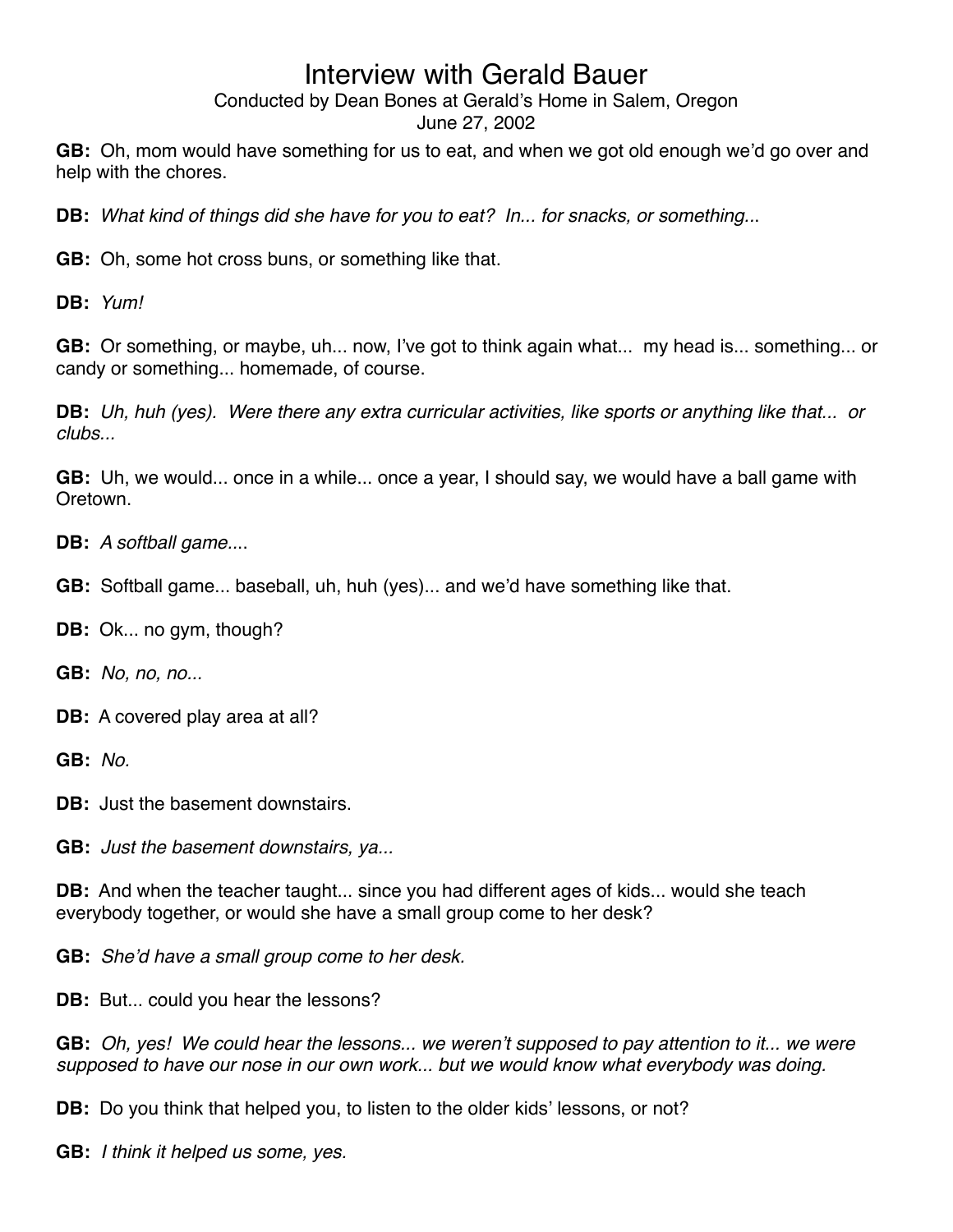- **DB:** Was there ever much homework?
- **GB:** *Hardly any that I can remember, no.*

**DB:** Do you ever remember a student misbehaving at school, and what would happen it they did?

**GB:** Oh, yes... uh... usually she would... usually the teacher would send a note home with the kids, and that brought an end to that.

**DB:** *What would parents do if a note came home?*

**GB:** Well, occasionally you'd get a lickin' at home...

**DB:** *Uh, huh (yes)...*

**GB:** ...but very seldom.

**DB:** *Ok... you didn*'*t have a phone at school, did you?*

**GB:** No, no.

**DB:** *So, if somebody ever got hurt, or something.... I don*'*t know if that ever happened... but, how would they notify people to get help?*

**GB:** Well, somebody would, uh.... well, one thing... I can remember this... young Les Affolter... he's a cousin of Bill and Bob's... he would, uh... he was starting first grade... and pretty soon, we'd see a puddle of water beneath his seat... he peed in his pants... his cousin Bob would take him home.

**DB:** *Hmmm... ok... so an older student would take him home. Was the community involved in the school in any way?*

**GB:** Oh, ya... there would be some activities that way... ya.. we'd have a play or something like that... everybody came.

**DB:** *Was it usually around Christmas time when you*'*d do that?*

**GB:** Christmas time, or something... or, say, in October when fishing was on... or something like that.

**DB:** *Oh. Really? So, then what would you do when fishing was on?*

**GB:** Oh, they would have some little skit or something like that.

**DB:** *Oh. What were the names of your teachers as you went through school?*

**GB:** Oh, let's see... Miss Quinn...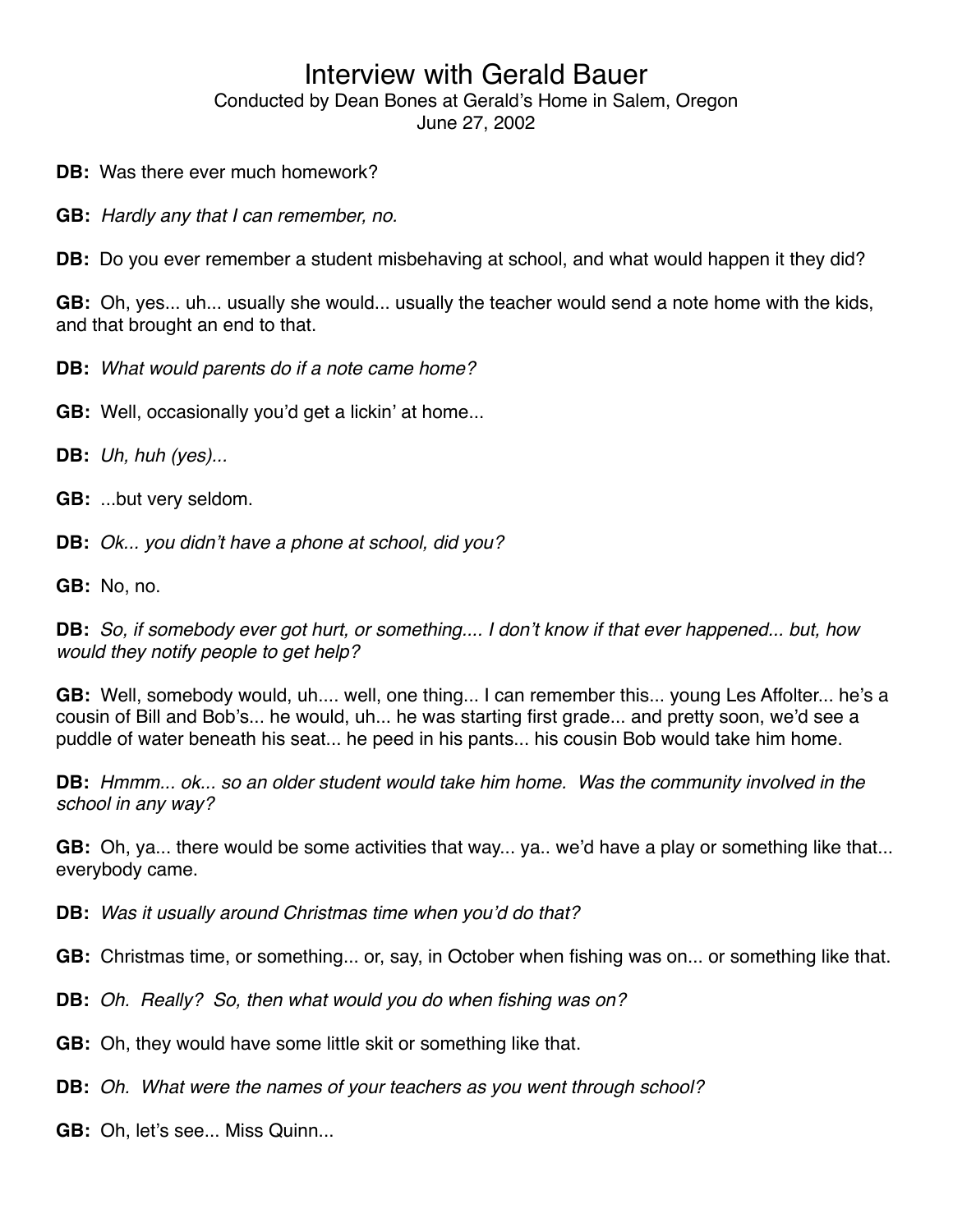Conducted by Dean Bones at Gerald's Home in Salem, Oregon

June 27, 2002

**DB:** *What grade?*

**GB:** First.

**DB:** *Ok...*

**GB:** Miss Gist... no, I should say Miss Quinn is second.. Miss Gist was first... third, fourth, fifth was Myrabell Paul... sixth was.... I had the name a while ago... I told it... but I can't remember it right now... and seventh was Kathdick, and Mrs.... can't think of that last name again.... Mr. Kathdick didn't finish out the seventh grade, but we had another woman from Tillamook come in...

**DB:** *Hmm...*

**GB:** ... and I graduated with her.

**DB:** *Ok.... ya, you named another male... a man teacher a while ago...*

**GB:** Kathdick, yes.

**DB:** *I thought there was another one, though too, that you mentioned before that.... maybe not... ok...*

**GB:** Oh, well, ya... that was before I started school... it was Charlie Hart.

**DB:** *Right. Ok. Do you remember any other stories about anything that happened at school or while you were in school?*

**GB:** Well, during hunting season, yes. (chuckling) Everybody hunted in those days. The Ward boys... his father... their father was a hunter... in and out of season.... I remember one time he says... how long... hey, Cal, how long is that meat you're eating? And brother Keith ... ʻbout two weeks... and brother Cal jumped in and he says... he says, no two months... and I don't think that was illegal then to eat it two months... but that was... that was some of the things that would happen.

**DB:** *So is how... how... what did you say.. what was the question... how...*

**GB:** How... how long ago was that... how long was that meat was killed before you were....

**DB:** *Oh, I see.... ok...*

**GB:** I don't know what I should.. they'd probably tell you down.... but I can remember that one... I don't know whether I should say... I probably don't .... but I think I can get away with it nowadays.

**DB:** *Ya.. I think people probably hunted when they needed food.*

**GB:** Oh, yes... oh, yes... I remember Mr. Rezinchek... uh... I seem... we would know he was hunting, because he would pack the meat down through our place.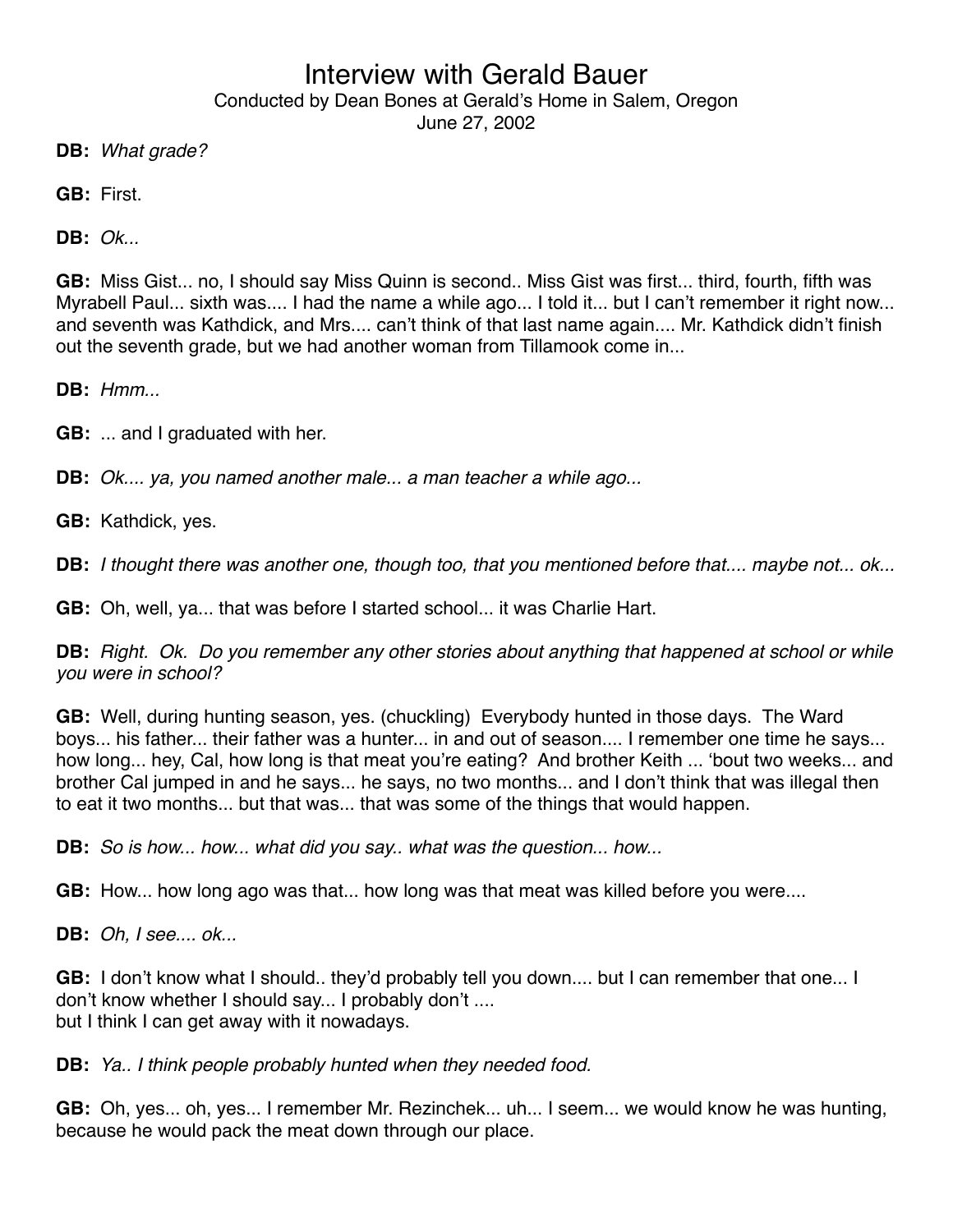Conducted by Dean Bones at Gerald's Home in Salem, Oregon

June 27, 2002

- **DB:** *Aaaah.... ok.... when and where you born.*
- **GB:** I was born at Neskowin... right on the home place.
- **DB:** *And do you have brothers and sisters*?
- **GB:** Just one sister.
- **DB:** *And what*'*s her name?*
- **GB:** Virginia Vogel... it is nowadays.
- **DB:** *Ok.. and your dad*'*s name?*
- **GB:** Was Alfred.
- **DB:** *Ok, and your mom*'*s name?*
- **GB:** Rose.
- **DB:** *And who was Steve Bauer?*

**GB:** Steve Bauer was my father's uncle... my... Steve Bauer and my grandfather, Sam Bauer, came over from Germany together.

**DB:** *How*'*d they decide to come to Neskowin?*

- **GB:** That I couldn't tell you. I don't know.
- **DB:** *Did they both move to the Neskowin area?*

**GB:** Eventually, yes. Steve Bauer went on the... had his place off the road on Upper Slab Creek... my grandfather, Sam, was a restaurant... cook, or something and he ended up in Canyon City... he bought a hotel up there.

**DB:** *So was it your dad that homesteaded your farm, then?*

**GB:** No, no... they were married before he bought this farm.

- **DB:** *Oh, he bought the farm.*
- **GB:** Ya...
- **DB:** *Do you know who homesteaded it, but any chance?*
- **GB:** (sigh)... I got the abstract here, right in this house right now... I'd have to look at that...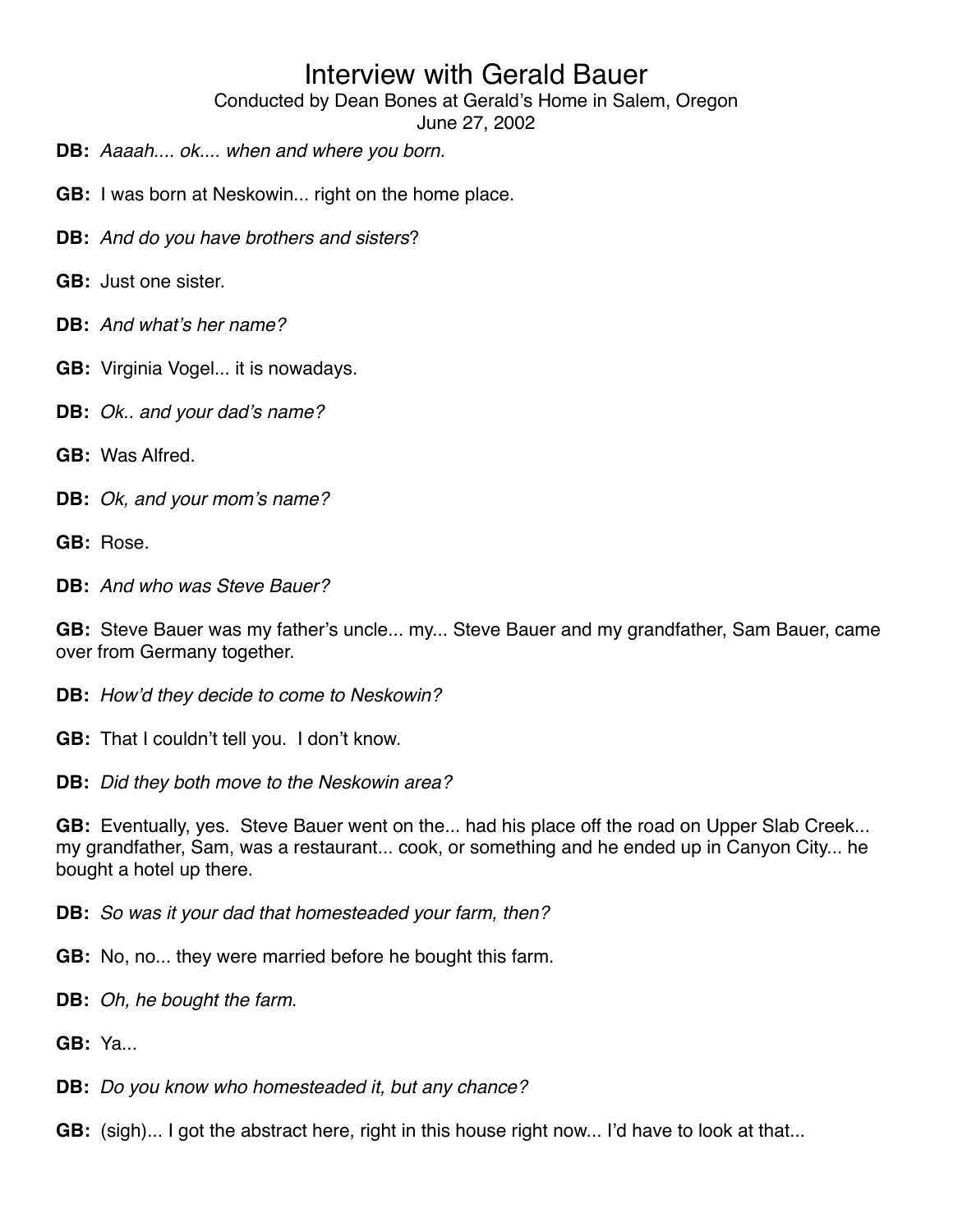Conducted by Dean Bones at Gerald's Home in Salem, Oregon

June 27, 2002

**DB:** *Ok... what*'*s your ancestry?*

**GB:** German.

**DB:** *Oh, German... that*'*s right, you said that.*

**GB:** Both my father and my mother, both.

**DB:** *And so you*'*ve lived all your growing up years on that farm, then.*

**GB:** That's right. No, my father grew up in Canyon City... he bought... grandfather bought that in 1900 to 1910, then he moved down to Neskowin... in 1916 my folks got married... they lived at the hotel at Neskowin... my grandfather had a place up where the Neskowin Creek School is nowadays.

**DB:** *Oooh...*

**GB:** They used to... when they first were married they'd... they were milking cows up in there... they would stay at the hotel and hook a wagon with a team and go milk cows. And then grandfather helped dad buy this place in 1919.

**DB:** *Hmmm..*

**GB:** And then, then we were there on that place from then on until we sold out in 1960.

**DB:** *So did your grandfather own quite a bit of land up Slab Creek?*

**GB:** Uh... how old... how long he owned that place, I don't know... not too much... he didn't....

**DB:** *Was it near Steve*'*s place, or not really?*

**GB:** Oh, it was about two miles from it right nowadays.

**DB:** *Ok... any.. any significant events that you recall from your childhood that you that you*'*d like to share?*

**GB:** Well, we got electricity in 1933...

**DB:** *Hmmm...*

**GB:** ... that was something for us again. Otherwise we had to wait until dad started the, uh... oh, dear I'm having trouble talking...

**DB:** *Was it a generator?*

**GB:** Ya.. a gas... a kerosene generator thing like that.

**DB:** *Oh. So you actually had electricity earlier than that from the generator?*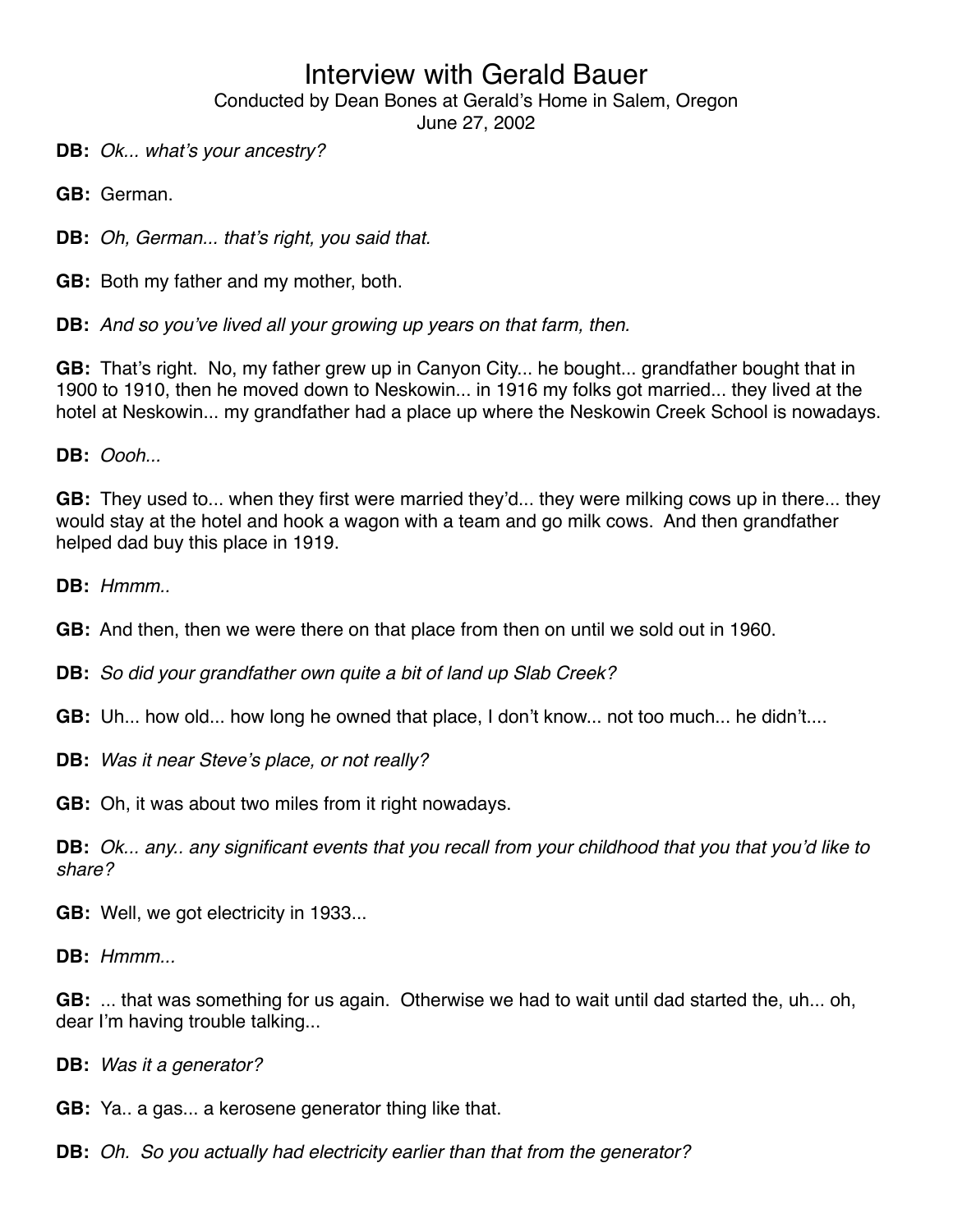**GB:** No... it wasn't... it was light... it was better than a lamp.

**DB:** *Oh, I see. Ok. Anything else that you remember happening when you were growing up... in the community or at your home or anything?*

**GB:** No, I can't remember too much of that, no... It was just so... it seemed like nothing happened to us, it seemed like.

**DB:** *Ok.... what chores and responsibilities did you have?*

**GB:** I got to see the cows got milked, that was the main thing.

**DB:** *Did you milk* ʻ*em?*

**GB:** When I was going to high school, yes, and dad and mom were building the house... the farm house... my sister and I would sometimes have to milk the cows in the evening alone.

**DB:** *By hand, or...*

**GB:** No, no... we had a milking machine.

**DB:** *What did you want to be when you grew up... did you have any...*

**GB:** Oh, I thought I wanted to be a diesel mechanic or something like that.

**DB:** *Uh, huh.... and what jobs have you had through your life?*

**GB:** (sigh)... Well, let's see, I can say that I've had three jobs in my life... a dairyman... in 1953 I quit the farm and went to Tillamook and worked in the bank... and that was ok, but mom wasn't doing too good on the farm alone, so I quit and until she sold the place, I farmed on that yet. And then I came here to Salem and got on with the post office, and from the post office, I retired on that.

**DB:** *And how many years did you work at the post office?*

**GB:** Twenty-three years, two months, and about twelve days. (chuckling)

**DB:** *And what was your job there.. did you have a variety of jobs?*

**GB:** I ended up... I was on the window line...

**DB:** *Did you enjoy that?*

**GB:** Ya... I liked that, yes.

**DB:** *Uh, huh... meeting with people. What do you remember most about your mother?*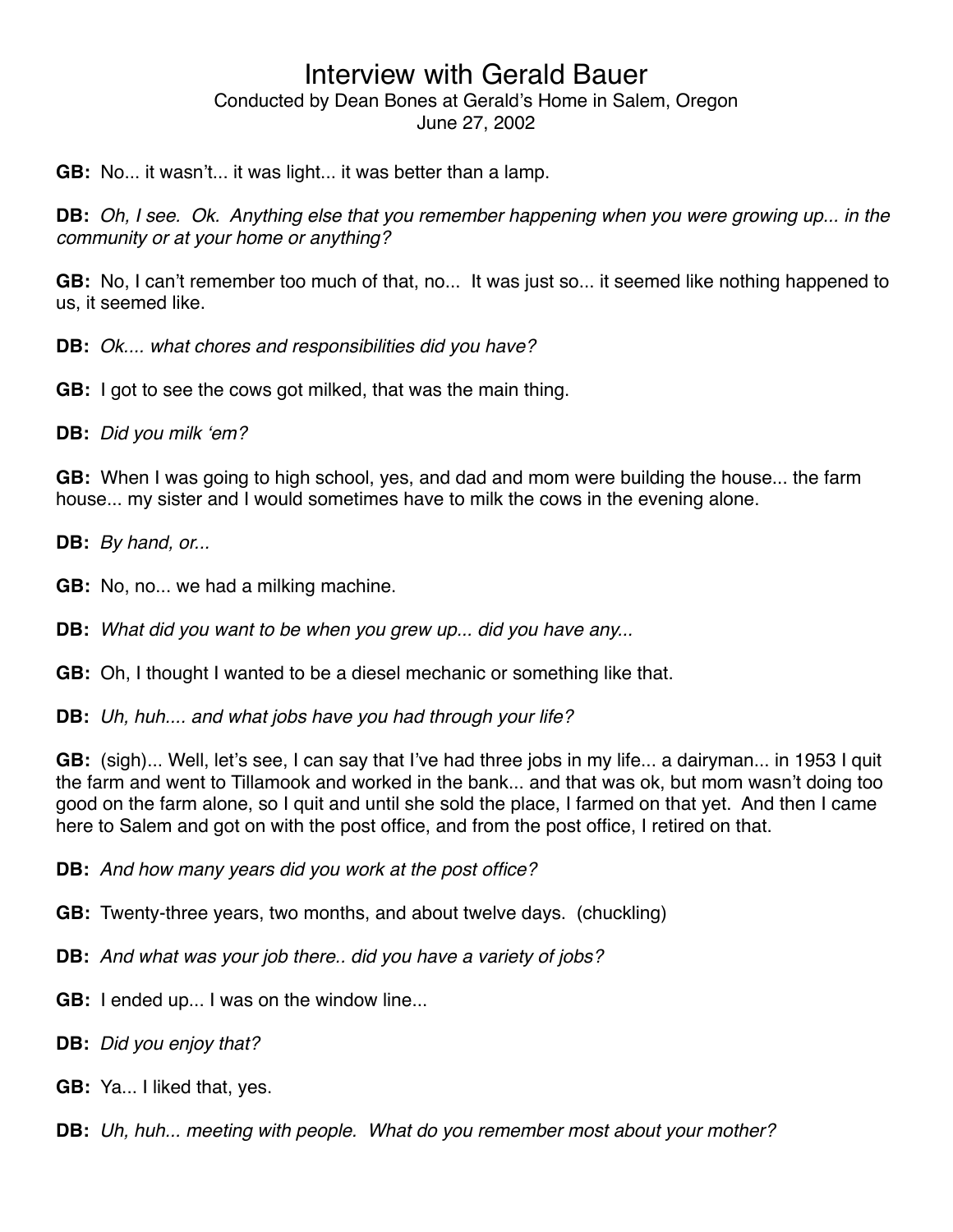#### Conducted by Dean Bones at Gerald's Home in Salem, Oregon

#### June 27, 2002

**GB:** Oh, dear... this is going to take some thinking back... well, I should say, I didn't know my father all that well... I was only twenty-two when he died. But she seemed to be the hand... after dad died, she was in charge of the place.

**DB:** *Uh, huh...*

**GB:** *I*, uh... I dare say I was in charge... well, the last three or four years I rented the place from her, but she stayed there. We lived in the same house, and her brother came, who lost his wife... he came and lived on the place with us.

**DB:** *Anything else you remember most about your mom?*

**GB:** Well, she had her ways, and I had my ways... that was... but, uh, my ways went to the background, so to speak.

**DB:** *Ya.*

- **GB:** She was the boss.
- **DB:** *Did she ever remarry?*
- **GB:** No, she never remarried.

**DB:** *And what do you remember most about your dad... your father?*

**GB:** Well, both he and mom had worked on the farm... mom and dad.. .she had to milk cows, too. And in the wintertime, we'd put the milker away and milk with our hands... all three of us... mom, Virginia, and I...

**DB:** *Why was that?*

**GB:** Oh, I don't know why.... it just seemed to be habit... the thing to do...

**DB:** *What*'*s the best advice that you remember from your mother or your father, or what lessons did you learn from them that have stuck with you throughout your life?*

**GB:** I think the piece that stuck with me most is, don't be afraid to work.

- **DB:** *Tell me about your own family then.*
- **GB:** Just what Betty and I have here, that's all the family we've got.
- **DB:** *How did you meet Betty?*
- **GB:** Church.
- **DB:** *Down at the coast?*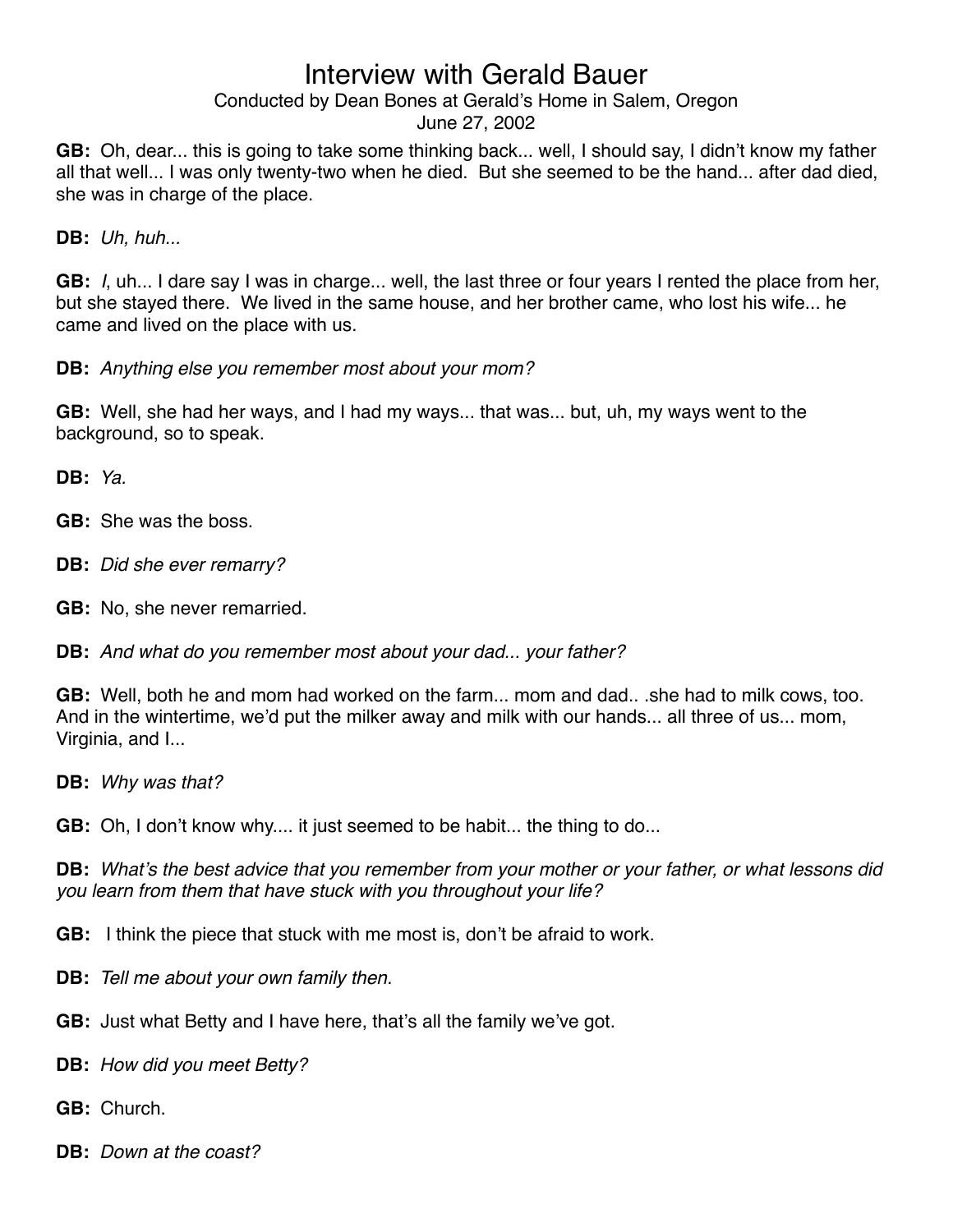**GB:** No, no... up here in Salem. See, I was forty-one before I got married here in Salem.

**DB:** *Oooh...*

**GB:** I was the last kid in my class in high school to marry.

**DB:** *Ok. And now you*'*ve been married how long?*

**GB:** Thirty-seven years.

**DB:** *Wow. Are there any community activities or religious activities that you*'*d like to tell us about?*

**GB:** Well, my mother was Catholic... dad was Lutheran... we would have a Lutheran minister from Tillamook come down occasionally and we would go to church there. Uh... Mr. Ed...

**DB:** *Where?*

**GB:** In the school house.

**DB:** *Oooh...*

**GB:** Usually there wasn't too many people would go to a Lutheran church... Mr. Rezinchek was a.... was sort of a minister... his son, Elmer, now is a minister, although not working as a minister... but that's about all I have... oh, there was a Lutheran pastor and his wife lived in Neskowin for a while, too.... he would have services for those who would go to him.

**DB:** *What do you remember about businesses in the Neskowin area? Can you remember some of those?*

**GB:** Not too much... of course, there was the store there... Mr. Frank had the store... there was a gas station... I forget how many people had charge of that... my uncle and aunt had the golf course at Neskowin... Matt and Margaret Sandage... Mrs. Sandage and my mother were sisters... and that's about all that I can think of....

**DB:** *And what was her last name again? Mrs.....*

**GB:** Sandage.

**DB:** *Oh, Sandage. Somebody sent us... sent me a picture that was from the golf course, and I think... who would that have... is it Margaret, is that what you said?*

**GB:** Margaret. Ya.

**DB:** *Is she still alive?*

**GB:** No, she died in 1956.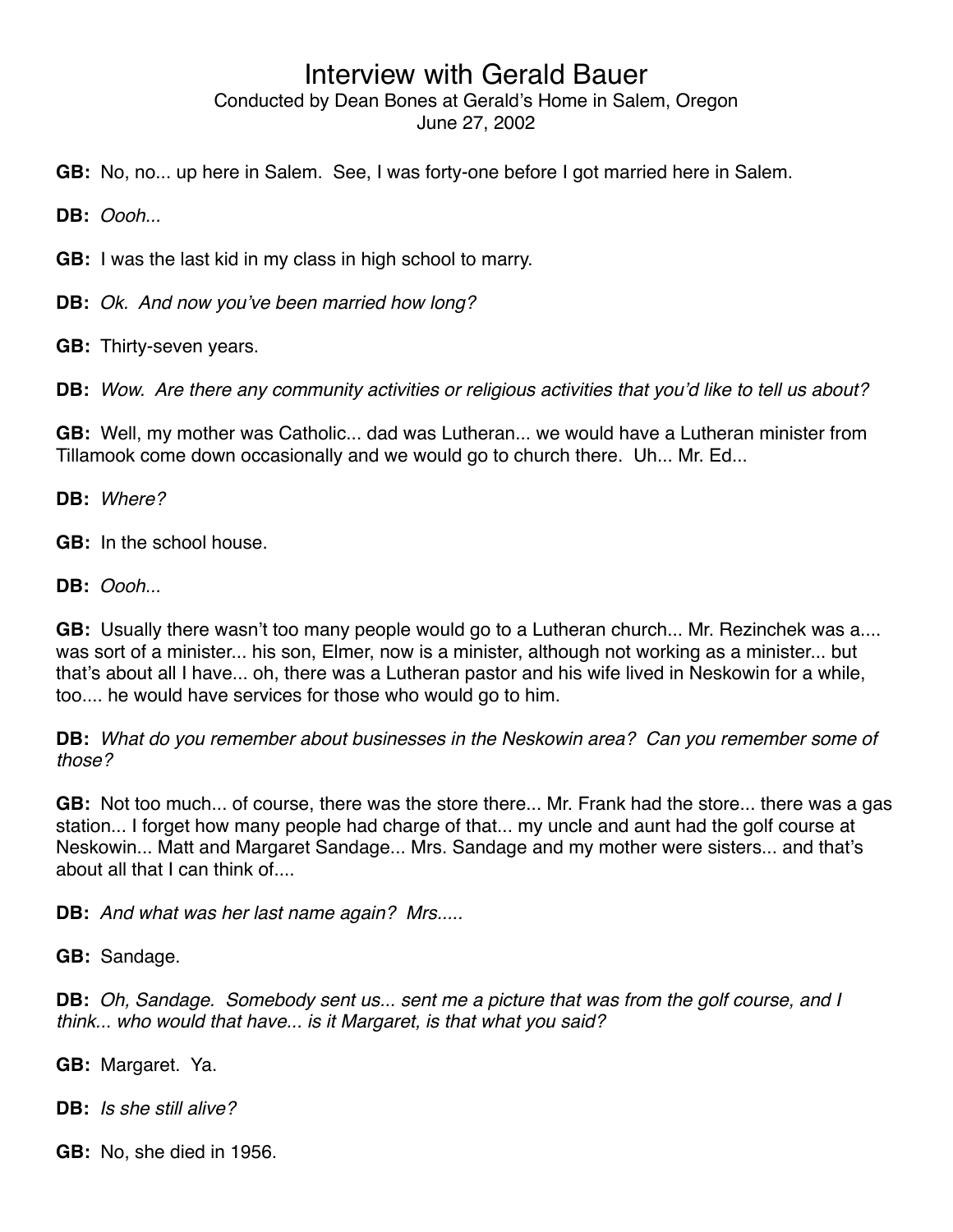**DB:** *Huh.... did she have children?*

**GB:** Two of them. Ruth and Louise. The one we called Louise, we called Bea.

**DB:** *I*'*ll have to look and see about that.*

**GB:** She's living in California right now, Bea is. Ruth is living in Vancouver... she is, uh, I think in September she will be, I think... 89.

**DB:** *Hmmm.... and that was pretty much it for businesses, other than like a post office or something?*

**GB:** Ya.... well, the post office was with the store.

**DB:** *Ok. Now, what about high school, because... I know that you have remained friends with a lot of the people you went to high school with.*

**GB:** Yes...

**DB:** *Who were some of your favorite teachers in high school?*

**GB:** Oh, I wouldn't say any of them were favorites... I liked them all.

**DB:** *Ok.*

**GB:** I had no trouble with them at all. Of course, when I got home, if my folks found out that I'd caused trouble, I was in trouble.

**DB:** *Ya. Any stories you remember during your high school year that you might share?*

**GB:** Oh... occasionally some of the kids would get... would sneak out of the room and throw marbles up and down the hall... my friend Elmer Rezinchek was pretty good at that... and, uh... I still... occasionally I write to one teacher yet... Miss Weins was her name then in those days...

**DB:** *Weins... how would you spell that?*

**GB:** W, E, I, N, S.

**DB:** *Ok... where does she live?*

**GB:** She lives up in Washington right now.

**DB:** *She must be.... getting up in years.*

**GB:** Ya... I think she's gotta' be about... mmmm.... about ten years older than I am... I'd say she's 87 or 88... somewhere in through there....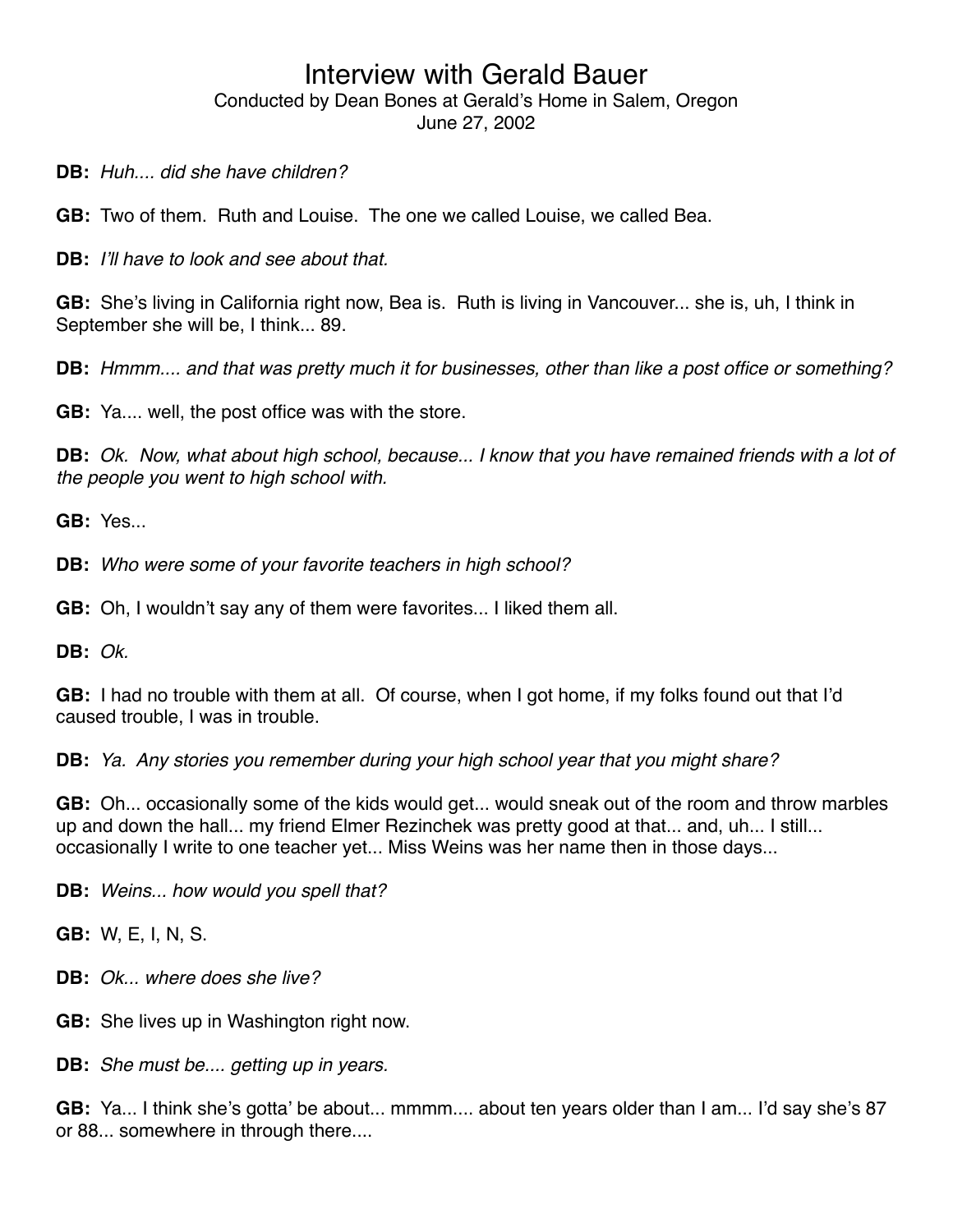Conducted by Dean Bones at Gerald's Home in Salem, Oregon

June 27, 2002

**DB:** *Ok... I*'*ll see if I can find her address...*

**GB:** I've got it right here.

**DB:** *Ok... maybe I can get that from you before I leave today. Anything else you*'*d like to share before we shut off the tape recorder... anything about growing up in that area?*

**GB:** If I'd had any idea that would be a question, I would probably have thought about it....

**DB:** *Well, you can always write things down, too.*

**GB:** Ya... ya... right now, I'd need to....

**DB:** *Ok... do you think it was good growing up where you did?*

**GB:** I think it was, yes.

**DB:** *For what reasons?*

**GB:** Well, some people have said... who came into Cloverdale area, said... I'm sorry that I had to come here, or my folks brought me here... I'd like to go to a good school... I don't agree with that. We've got two or three people out of there that got four year colleges given to them... like Vic Affolter...

**DB:** *Uh, huh...*

**GB:** Young Vic Affolter...

**DB:** *Right.*

**GB:** So I would say, if you put your mind to work on it, you'll make a go of it.

**DB:** *Right.*

**GB:** And if some of those kids that object to going to Nestucca... I can't agree with them... you make it yourself.

**DB:** *Right. Now your class graduated 61 years ago, is that right?*

**GB:** That's right.

**DB:** *Why have you remained so close over the years, do you think?*

**GB:** Oh, I don't know... because it's somebody we can talk to... talk to in those age... talk about things that happened and things like that....

**DB:** *And you meet together... how often?*